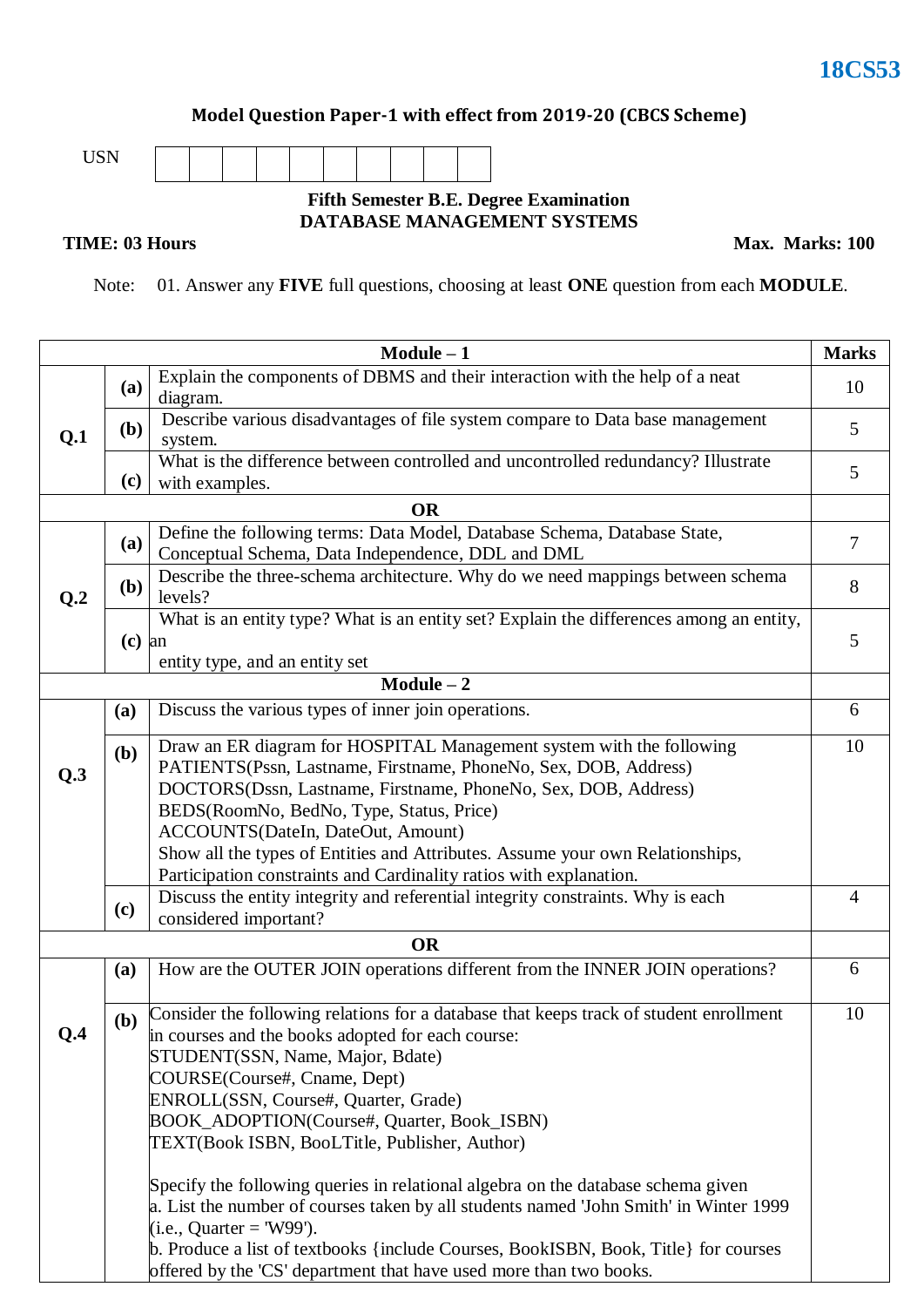# **18CS53**

| c. List any department that has all its adopted books published by 'AWL Publishing'. |                                                                              |                                                                                    |   |  |  |  |  |
|--------------------------------------------------------------------------------------|------------------------------------------------------------------------------|------------------------------------------------------------------------------------|---|--|--|--|--|
| d. List the course which has more than three textbooks.                              |                                                                              |                                                                                    |   |  |  |  |  |
|                                                                                      | e. List the names of the students who has enrolled in more than one courses. |                                                                                    |   |  |  |  |  |
|                                                                                      |                                                                              |                                                                                    |   |  |  |  |  |
|                                                                                      |                                                                              |                                                                                    |   |  |  |  |  |
|                                                                                      |                                                                              | What is the difference between a key and a super key?                              |   |  |  |  |  |
|                                                                                      | (c)                                                                          |                                                                                    |   |  |  |  |  |
| Module $-3$                                                                          |                                                                              |                                                                                    |   |  |  |  |  |
| Q <sub>5</sub>                                                                       | (a)                                                                          | What do you mean by terms Aggregation and Generalization? Explain it with the help | h |  |  |  |  |
|                                                                                      |                                                                              | of example.                                                                        |   |  |  |  |  |

| Consider the two tables T1 and T2 shown. Show the results of the following<br>10 |                                                                                                                                                                                                                                                                                            |                                                                                                                                                                                                                                              |                |  |  |  |  |  |  |
|----------------------------------------------------------------------------------|--------------------------------------------------------------------------------------------------------------------------------------------------------------------------------------------------------------------------------------------------------------------------------------------|----------------------------------------------------------------------------------------------------------------------------------------------------------------------------------------------------------------------------------------------|----------------|--|--|--|--|--|--|
|                                                                                  | (b)<br>operations:                                                                                                                                                                                                                                                                         |                                                                                                                                                                                                                                              |                |  |  |  |  |  |  |
|                                                                                  | TABLE 1<br>a. T1 $\times$ T1.P = T2.A T2<br>$\mathbf{P}$<br>$\mathbf R$<br>Q<br>5 <sup>5</sup><br>b. T1 $\mathcal{L}_{T1,Q = T2,B} T2$<br>10<br>a<br>8<br>15<br>$\mathbf b$<br>c. T1 $\bowtie$ <sub>T1.P = T2.A</sub> T2<br>25<br>$\mathbf{A}$<br>6<br>d. T1 $\mathbb{K}_{T1,Q = T2,B} T2$ |                                                                                                                                                                                                                                              |                |  |  |  |  |  |  |
|                                                                                  |                                                                                                                                                                                                                                                                                            | e. T $1 \cup T2$<br><b>TABLE 2</b><br>f. T1 $\times$ (T1.P = T2.A AND T1.R = T2.C) T2<br>B<br>$\mathcal{C}$<br>A<br>10<br>B<br>6                                                                                                             |                |  |  |  |  |  |  |
|                                                                                  |                                                                                                                                                                                                                                                                                            | $\mathbf C$<br>25<br>3<br>5<br>B<br>10                                                                                                                                                                                                       |                |  |  |  |  |  |  |
|                                                                                  | (c)                                                                                                                                                                                                                                                                                        | How Triggers and assertions are defined?                                                                                                                                                                                                     | $\overline{4}$ |  |  |  |  |  |  |
|                                                                                  |                                                                                                                                                                                                                                                                                            | <b>OR</b>                                                                                                                                                                                                                                    |                |  |  |  |  |  |  |
|                                                                                  | <b>(a)</b>                                                                                                                                                                                                                                                                                 | Consider the Movie database:<br>MOVIE(Title, Director, Movieyear, Rating)                                                                                                                                                                    | 10             |  |  |  |  |  |  |
| Q.6                                                                              | ACTORS(Actor, Age)                                                                                                                                                                                                                                                                         |                                                                                                                                                                                                                                              |                |  |  |  |  |  |  |
|                                                                                  |                                                                                                                                                                                                                                                                                            | ACTS(Actor,Title)                                                                                                                                                                                                                            |                |  |  |  |  |  |  |
|                                                                                  |                                                                                                                                                                                                                                                                                            | DIRECTORS(Director, DirectorsAge)<br>Write the following queries using SQL                                                                                                                                                                   |                |  |  |  |  |  |  |
|                                                                                  |                                                                                                                                                                                                                                                                                            | i)List the movies directed by "STEVEN" after 2018                                                                                                                                                                                            |                |  |  |  |  |  |  |
|                                                                                  |                                                                                                                                                                                                                                                                                            | ii) List all the actors who are over 40 year old and worked in all movies directed by<br>"JOHN".                                                                                                                                             |                |  |  |  |  |  |  |
|                                                                                  |                                                                                                                                                                                                                                                                                            | iii) Find an actor who was casted in "maxim" movie.                                                                                                                                                                                          |                |  |  |  |  |  |  |
|                                                                                  | iv) Find director and actor of the movie whose title starts with letter "A".<br>v) List all female actresses.                                                                                                                                                                              |                                                                                                                                                                                                                                              |                |  |  |  |  |  |  |
|                                                                                  | ( <b>b</b> )                                                                                                                                                                                                                                                                               | Describe the concept of a cursor and how it is used in embedded SQL.                                                                                                                                                                         | 5              |  |  |  |  |  |  |
|                                                                                  |                                                                                                                                                                                                                                                                                            |                                                                                                                                                                                                                                              | $\overline{4}$ |  |  |  |  |  |  |
|                                                                                  | What is the impedance mismatch problem? Which of the three programming<br>(c)<br>approaches minimizes this problem?                                                                                                                                                                        |                                                                                                                                                                                                                                              |                |  |  |  |  |  |  |
| $Module - 4$                                                                     |                                                                                                                                                                                                                                                                                            |                                                                                                                                                                                                                                              |                |  |  |  |  |  |  |
|                                                                                  | What do you mean by Normalization? Explain 2NF and BCNF with a suitable<br>example.                                                                                                                                                                                                        | 8<br>8                                                                                                                                                                                                                                       |                |  |  |  |  |  |  |
| Q.7                                                                              | ( <b>b</b> )                                                                                                                                                                                                                                                                               | Write a trigger in SQL to call a stored procedure INFORM_SUPERVISOR()<br>whenever a new record is inserted or updated, check whether an employee's salary is<br>greater than the salary of his/her direct supervisor in the COMPANY database |                |  |  |  |  |  |  |
|                                                                                  | (c)                                                                                                                                                                                                                                                                                        | What is view? Can we update the view? Discuss                                                                                                                                                                                                | $\overline{4}$ |  |  |  |  |  |  |
| OR                                                                               |                                                                                                                                                                                                                                                                                            |                                                                                                                                                                                                                                              |                |  |  |  |  |  |  |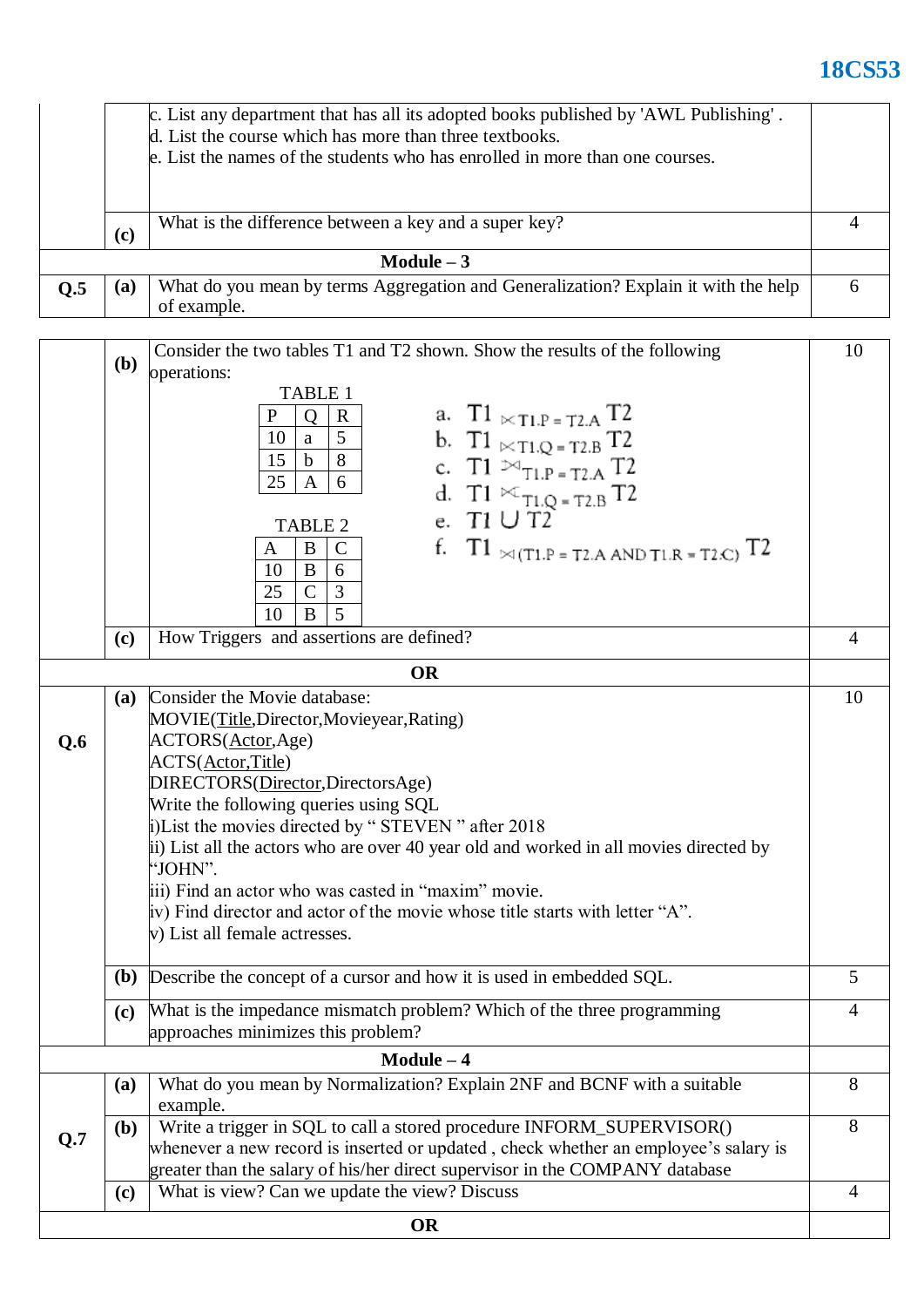## **18CS53**

|      | (a)                                                                                                                                                                                                                    | Which Normal form is based on the concept Transitive Dependency? Explain with an<br>example.                                             |  |                |                |                |                                                  |                |
|------|------------------------------------------------------------------------------------------------------------------------------------------------------------------------------------------------------------------------|------------------------------------------------------------------------------------------------------------------------------------------|--|----------------|----------------|----------------|--------------------------------------------------|----------------|
| Q.8  | Consider the following two sets of functional dependencies: $F = \{A \rightarrow C, AC \rightarrow D, E \rightarrow T\}$<br>(b)<br>AD, $E \to H$ and $G = \{A \to CD, E \to AH\}$ . Check whether they are equivalent. |                                                                                                                                          |  |                |                |                | 5                                                |                |
|      |                                                                                                                                                                                                                        | Normalize the below relation up to 3NF                                                                                                   |  |                |                |                |                                                  | 10             |
|      | (c)<br><b>Modul</b><br>Dept<br>Lectur<br><b>Text</b>                                                                                                                                                                   |                                                                                                                                          |  |                |                |                |                                                  |                |
|      |                                                                                                                                                                                                                        | e                                                                                                                                        |  |                | er             |                |                                                  |                |
|      |                                                                                                                                                                                                                        | M1                                                                                                                                       |  | D1             | L1             | T <sub>1</sub> |                                                  |                |
|      |                                                                                                                                                                                                                        | M1                                                                                                                                       |  | D1             | L1             | T <sub>2</sub> |                                                  |                |
|      |                                                                                                                                                                                                                        | M2                                                                                                                                       |  | D1             | L1             | T <sub>1</sub> |                                                  |                |
|      |                                                                                                                                                                                                                        | M <sub>2</sub>                                                                                                                           |  | D1             | L1             | T <sub>3</sub> |                                                  |                |
|      |                                                                                                                                                                                                                        | M <sub>3</sub>                                                                                                                           |  | D1             | L2             | <b>T4</b>      |                                                  |                |
|      |                                                                                                                                                                                                                        | M <sub>4</sub>                                                                                                                           |  | D2             | L <sub>3</sub> | T <sub>1</sub> |                                                  |                |
|      |                                                                                                                                                                                                                        | M <sub>4</sub>                                                                                                                           |  | D2             | L <sub>3</sub> | T <sub>5</sub> |                                                  |                |
|      |                                                                                                                                                                                                                        | M <sub>5</sub>                                                                                                                           |  | D <sub>2</sub> | L4             | T <sub>6</sub> |                                                  |                |
|      |                                                                                                                                                                                                                        |                                                                                                                                          |  |                | $Module - 5$   |                |                                                  |                |
|      | <b>(a)</b>                                                                                                                                                                                                             |                                                                                                                                          |  |                |                |                | Explain LOST UPDATE, DIRTY READ and BLIND WRITE. | 6              |
| Q.9  | (b)                                                                                                                                                                                                                    | Check whether the below schedule is conflict serializable or not<br>${b2, r2(X), b1, r1(X), w1(X), r1(Y), w1(Y), w2(X), e1, c1, e2, c2}$ |  |                |                |                |                                                  | $\overline{7}$ |
|      | (c)                                                                                                                                                                                                                    | With neat diagram, Explain the various states of transaction execution.                                                                  |  |                |                |                |                                                  | $\overline{7}$ |
|      |                                                                                                                                                                                                                        |                                                                                                                                          |  |                | <b>OR</b>      |                |                                                  |                |
|      | <b>(a)</b>                                                                                                                                                                                                             | What is 2PL? Explain with an Example.                                                                                                    |  |                |                |                |                                                  | 6              |
| Q.10 | (b)                                                                                                                                                                                                                    | How do you detect a deadlock during concurrent transaction execution?                                                                    |  |                |                |                |                                                  |                |
|      | (c)                                                                                                                                                                                                                    | Explain the various database recovery techniques with suitable examples.                                                                 |  |                |                |                |                                                  | 8              |
|      |                                                                                                                                                                                                                        |                                                                                                                                          |  |                |                |                |                                                  |                |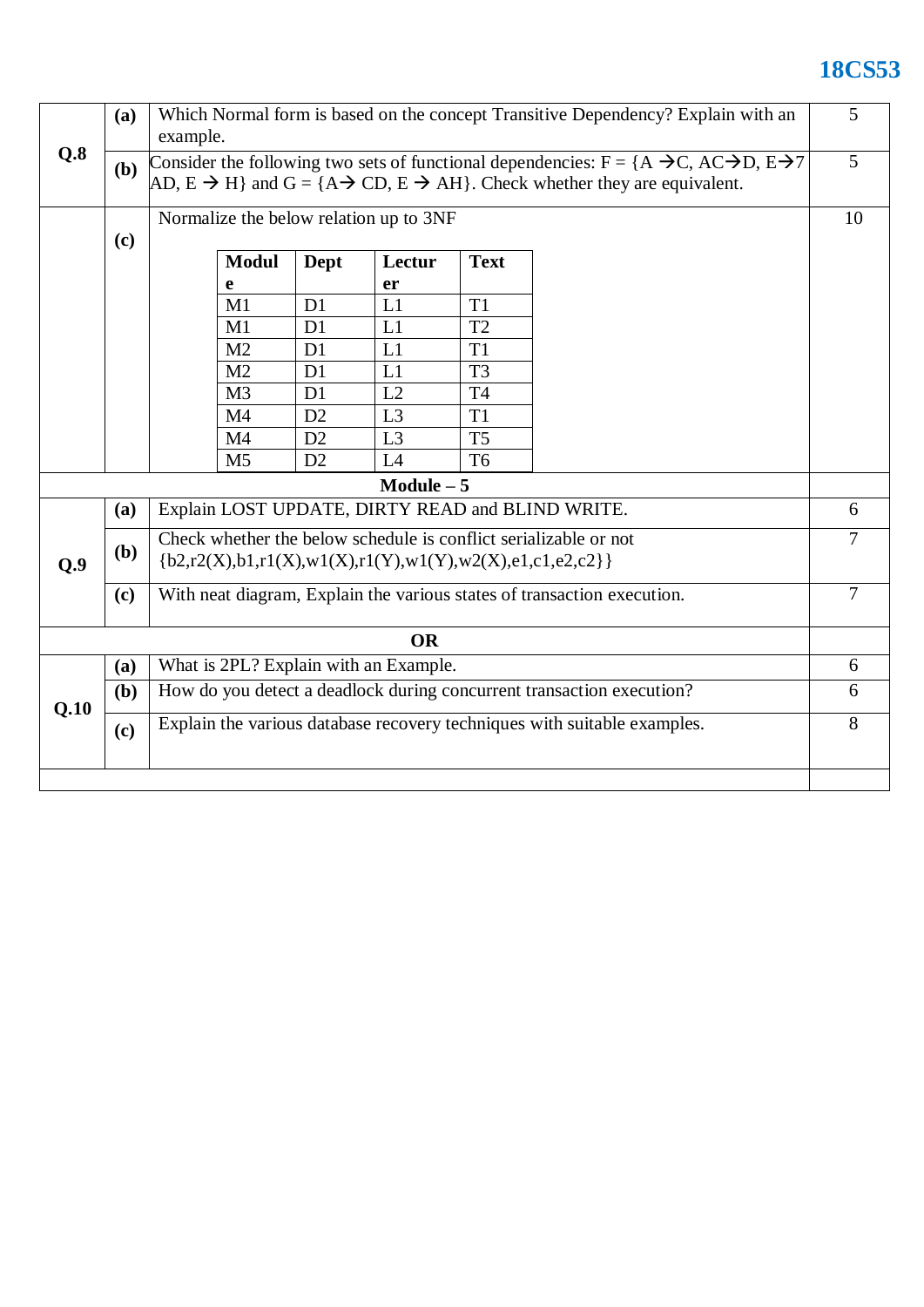| Table showing the Bloom's Taxonomy Level, Course Outcome and<br><b>Programme Outcome</b> |     |                                                                                    |                         |                             |  |
|------------------------------------------------------------------------------------------|-----|------------------------------------------------------------------------------------|-------------------------|-----------------------------|--|
| <b>Question</b>                                                                          |     | <b>Bloom's Taxonomy</b><br><b>Level attached</b>                                   | Course<br><b>Outcom</b> | <b>Programme Outcome</b>    |  |
| Q.1                                                                                      | (a) | L1,L2                                                                              | e<br>$CO-1$             | PO1, PO2                    |  |
|                                                                                          |     | (b) $\overline{L1,L2,L3}$                                                          | $CO-1$                  | PO1, PO2, PO4               |  |
|                                                                                          |     | $\overline{(c) L1,L2}$                                                             | $CO-1$                  | PO1, PO2                    |  |
| Q.2                                                                                      |     | (a) $L1, L2$                                                                       | $CO-1$                  | PO1, PO2                    |  |
|                                                                                          |     | (b) $L1, L2, L3$                                                                   | $CO-1$                  | PO1, PO2, PO3               |  |
|                                                                                          |     | (c) $L1, L2, L3$                                                                   | $CO-1$                  | PO1, PO2, PO4               |  |
| Q.3                                                                                      |     | (a) $\overline{L1,L2}$                                                             | $CO-2$                  | PO1, PO2, PO3               |  |
|                                                                                          | (b) | L1, L2, L3, L4, L6                                                                 | $CO-2$                  | PO1, PO2, PO3, PO12         |  |
|                                                                                          |     | $\overline{(c)}$ L <sub>1</sub> , L <sub>2</sub> , L <sub>4</sub> , L <sub>5</sub> | $CO-2$                  | PO1, PO2, PO3, PO4          |  |
| Q.4                                                                                      | (a) | L1,L2                                                                              | $CO-2$                  | PO1, PO2, PO3               |  |
|                                                                                          | (b) | L1, L2, L3, L4, L6                                                                 | $CO-2$                  | PO1, PO2, PO3, PO12         |  |
|                                                                                          | (c) | L1, L2, L4, L5                                                                     | $CO-2$                  | PO1, PO2, PO4               |  |
| Q.5                                                                                      | (a) | L1,L2                                                                              | $CO-3$                  | PO1, PO2, PO3               |  |
|                                                                                          |     | (b) $L1, L2, L3, L4, L6$                                                           | $CO-3$                  | PO1, PO2, PO3, PO12         |  |
|                                                                                          |     | (c) $L1, L2, L4, L5$                                                               | $CO-3$                  | PO1, PO2, PO4               |  |
| Q.6                                                                                      | (a) | L1, L2, L3, L4, L6                                                                 | $CO-3$                  | PO1, PO2, PO3, PO12         |  |
|                                                                                          | (b) | L1, L2, L4, L5                                                                     | $CO-3$                  | PO1, PO2, PO3               |  |
|                                                                                          | (c) | L1,L2                                                                              | $CO-3$                  | PO1, PO2, PO3               |  |
| Q.7                                                                                      | (a) | L1, L2, L4, L5                                                                     | $CO-4$                  | PO1, PO2, PO3, PO4          |  |
|                                                                                          | (b) | L1, L2, L3, L4, L6                                                                 | $CO-4$                  | PO1, PO2, PO3, PO4          |  |
|                                                                                          | (c) | L1,L2                                                                              | $CO-4$                  | PO1, PO2, PO3, PO4          |  |
| $Q.\overline{8}$                                                                         | (a) | L1, L2, L3, L4, L6                                                                 | $CO-4$                  | PO1, PO2, PO3, PO12         |  |
|                                                                                          | (b) | L1, L2, L3, L4, L6                                                                 | $CO-4$                  | PO1, PO2, PO3, PO4,<br>PO12 |  |
|                                                                                          | (c) | L1,L2,L4                                                                           | $CO-4$                  | PO1, PO2, PO3, PO4, PO      |  |
| Q.9                                                                                      | (a) | L1,L2                                                                              | $CO-4$                  | 12<br>PO1, PO2, PO3         |  |
|                                                                                          | (b) | L1, L2, L3, L4, L6                                                                 | $CO-4$                  | PO1, PO2, PO3, PO4          |  |
|                                                                                          | (c) | L1,L2,L4                                                                           | $CO-4$                  | PO1, PO2, PO3               |  |
| Q.10                                                                                     |     | $\overline{(a) L1, L2}$                                                            | $CO-4$                  | PO1, PO2, PO4               |  |